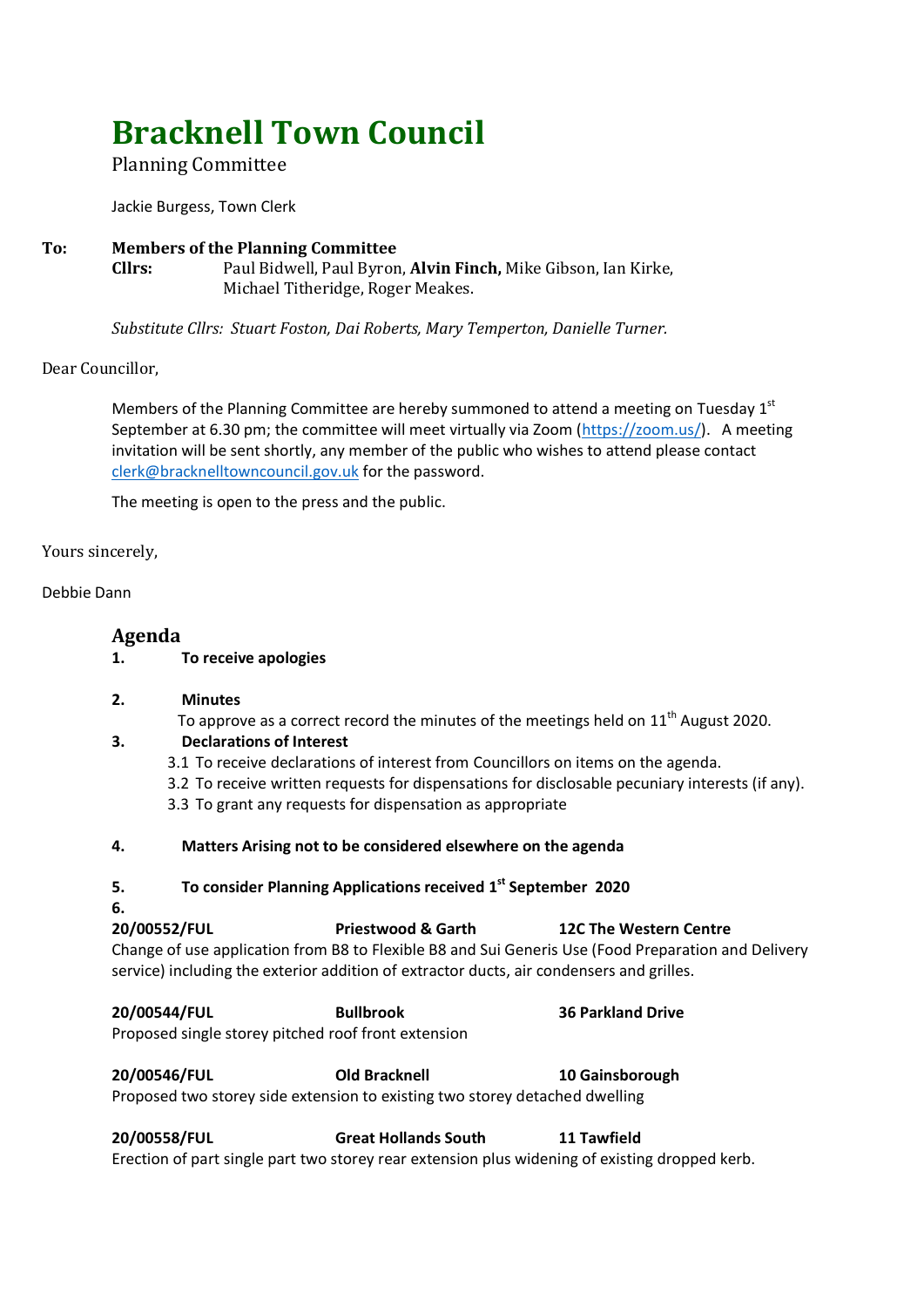| 20/00581/FUL<br><b>Priestwood &amp; Garth</b><br>Land R/O 13-15 Windlesham Road<br>Section 73 application to vary conditions: 2 (approved plans), 3 (materials), 4 (FFL details), 5<br>(Boundary treatments), 7 (services and lighting), 10 (hard and soft landscaping), 11 (access), 16<br>(Construction management), 17 (SuDS), 18 (Sustainability statement) and 19 (Energy Demand) of<br>planning permission 20/00078/FUL for the erection of 4 No. dwellings with associated landscaping<br>and parking. [For clarification: this is to allow for an extension to the footprint and a revised floor<br>layout and to allow details to be agreed as required by conditions attached to 20/00078/FUL]. |                                  |                                                                                                                  |  |  |  |
|-----------------------------------------------------------------------------------------------------------------------------------------------------------------------------------------------------------------------------------------------------------------------------------------------------------------------------------------------------------------------------------------------------------------------------------------------------------------------------------------------------------------------------------------------------------------------------------------------------------------------------------------------------------------------------------------------------------|----------------------------------|------------------------------------------------------------------------------------------------------------------|--|--|--|
| 20/00586/FUL                                                                                                                                                                                                                                                                                                                                                                                                                                                                                                                                                                                                                                                                                              | <b>Great Hollands South</b>      | 30 Spinis<br>Proposed two storey front extension and replacement of existing flat garage roof with pitched roof. |  |  |  |
| 20/00192/TRTPO<br>TPO 1289 - Application to prune 1 tree                                                                                                                                                                                                                                                                                                                                                                                                                                                                                                                                                                                                                                                  | <b>Wildridings &amp; Central</b> | 20 Dundas Close                                                                                                  |  |  |  |
| 20/00568/FUL<br>Erection of single storey front and rear extensions.                                                                                                                                                                                                                                                                                                                                                                                                                                                                                                                                                                                                                                      | <b>Harmans Water</b>             | 27 Lowbury                                                                                                       |  |  |  |
| 20/00577/FUL<br>7 Glebewood<br><b>Old Bracknell</b><br>Erection of two storey side and single storey rear extensions following demolition of existing rear<br>extension.                                                                                                                                                                                                                                                                                                                                                                                                                                                                                                                                  |                                  |                                                                                                                  |  |  |  |
| 20/00204/TRTPO<br>TPO 587 - Application to prune 1 tree                                                                                                                                                                                                                                                                                                                                                                                                                                                                                                                                                                                                                                                   | <b>Harmans Water</b>             | Ravello, 15 Harmans Water Road                                                                                   |  |  |  |
| 20/00196/TRTPO<br>TPO 145 - Application to 1 prune tree                                                                                                                                                                                                                                                                                                                                                                                                                                                                                                                                                                                                                                                   | <b>Priestwood &amp; Garth</b>    | 1 Lakeside                                                                                                       |  |  |  |
| 20/00629/FUL                                                                                                                                                                                                                                                                                                                                                                                                                                                                                                                                                                                                                                                                                              | <b>Priestwood &amp; Garth</b>    | Nordx, The Western Centre,<br><b>Western Road</b>                                                                |  |  |  |
| Change of use of land and building from B1c (industrial processes) to D2 <sup>*</sup> , forming an ice rink,<br>including erection of first floor mezzanine<br>*From 1 September 2020 this will be a change of use from Class E to F.2.                                                                                                                                                                                                                                                                                                                                                                                                                                                                   |                                  |                                                                                                                  |  |  |  |

| 20/00207/TRTPO                        | <b>Old Bracknell</b> | <b>62 Balfour Crescent</b> |
|---------------------------------------|----------------------|----------------------------|
| TPO 730 - Application to prune 1 tree |                      |                            |

| <b>Application no</b> | <b>Address</b>                         | <b>BFB Decision</b> | <b>BTC Comments</b>                                                                                                                                                                                                                                                                                     |
|-----------------------|----------------------------------------|---------------------|---------------------------------------------------------------------------------------------------------------------------------------------------------------------------------------------------------------------------------------------------------------------------------------------------------|
| 20/00384/FUL          | Brendon Lodge 11 Harmans<br>Water Road | Approval            | No Objection                                                                                                                                                                                                                                                                                            |
| 20/00361/FUL          | 15 Swancote Green                      | Approval            | <b>Bracknell Town Councillors</b><br>recommend refusal to the change of<br>use from amenity land to residential<br>land, B.T.C feel the land would be<br>better served as parking spaces in<br>this busy area so should be kept as<br>Amenity land and feel it is important<br>that these are retained. |
| 20/00399/FUL          | Pondwick House, 8 Lutterworth<br>Close | Approval            | No Objection                                                                                                                                                                                                                                                                                            |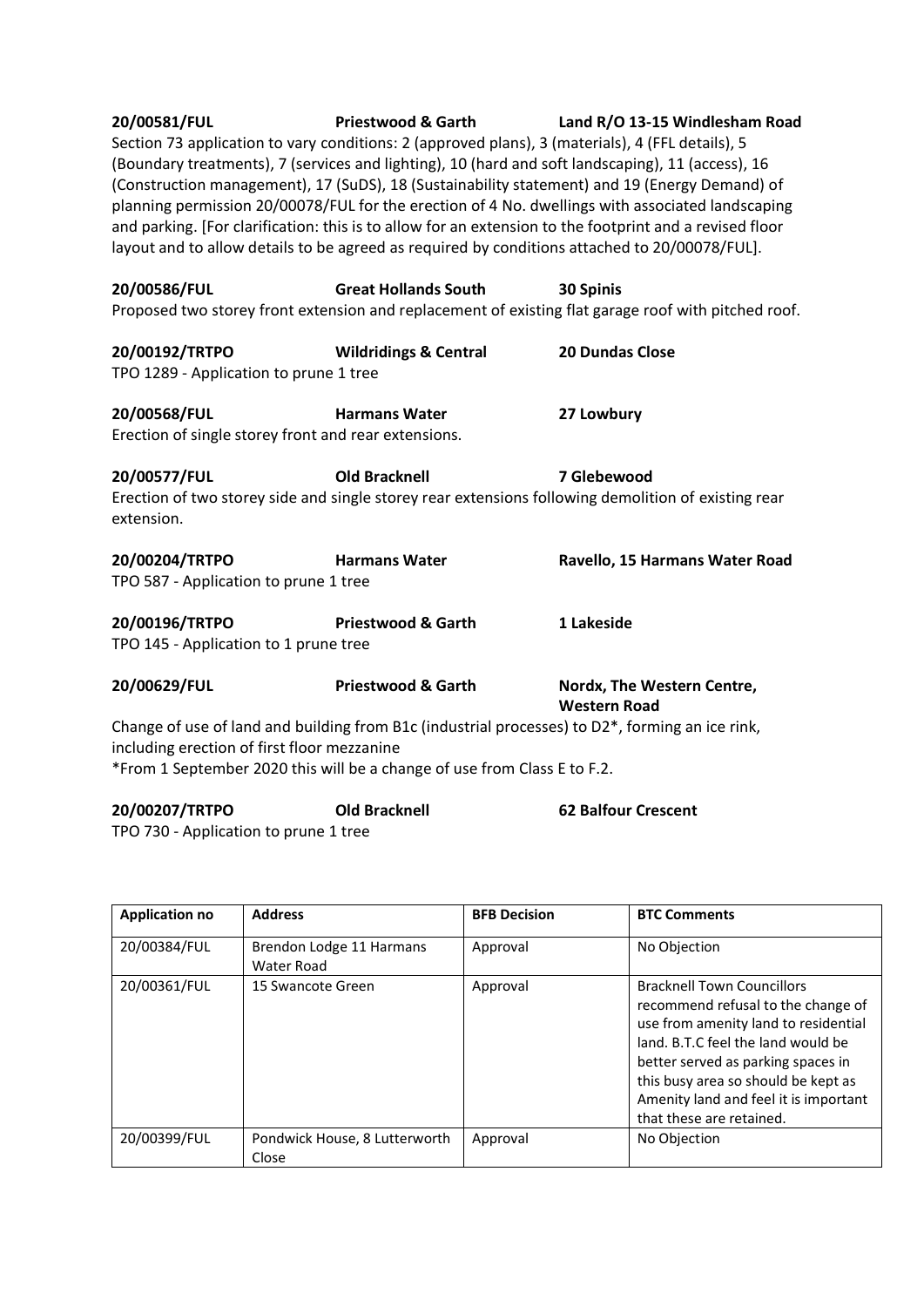| 20/00437/FUL   | 57 Abbotsbury                               | Approval  | No Objection                                                                                                                                                                                                                                                                                                                                                                                                                                                                                                                                                                                                                                                                                                                                                                                                              |
|----------------|---------------------------------------------|-----------|---------------------------------------------------------------------------------------------------------------------------------------------------------------------------------------------------------------------------------------------------------------------------------------------------------------------------------------------------------------------------------------------------------------------------------------------------------------------------------------------------------------------------------------------------------------------------------------------------------------------------------------------------------------------------------------------------------------------------------------------------------------------------------------------------------------------------|
| 20/00138/TRTPO | Land adjacent to 9 Friendship<br>Way        | Approval  | B.T. Councillors Defer to the<br>experience and recommendation of<br>the Tree Officer.                                                                                                                                                                                                                                                                                                                                                                                                                                                                                                                                                                                                                                                                                                                                    |
| 20/00441/FUL   | 12 Redvers Road                             | Approval  | Although B.T. Councillors have no<br>objection to this application due to<br>the increase in size of this property<br>Councillors would like to see a<br>parking plan in place.                                                                                                                                                                                                                                                                                                                                                                                                                                                                                                                                                                                                                                           |
| 20/00454/FUL   | The Kerith Centre                           | Approval  | No Objection                                                                                                                                                                                                                                                                                                                                                                                                                                                                                                                                                                                                                                                                                                                                                                                                              |
| 20/00457/FUL   | Former Bentalls 57-67 High<br><b>Street</b> | Approval  | B.T Councillors have 2 main concerns<br>regarding this application that they<br>would like to see addressed.<br>1) Disability Access: Councillors are<br>concerned about adequate disability<br>access being supplied the main<br>access from the high street seems to<br>only have lift no ramps, Councillors<br>would be concerned that if the lifts<br>are not working what alternative<br>would be supplied for disabled<br>visitors and would like to make sure<br>the whole complex is completely<br>disability friendly.<br>2) Night Club: Councillors would like<br>to make sure that the licensing of the<br>nightclub would ensure that<br>residents who have been<br>encouraged to buy property in the<br>Town Centre are not disturbed at<br>unreasonable hours by the patrons<br>of the proposed night club. |
| 19/00740/FUL   | Craigholm 5A Faringdon Drive                | Approval  | B.T. Councillors recommend refusal<br>for the following reasons:<br>1) Overdevelopment of this already<br>large property.<br>2) The proposed rooms would<br>significantly overshadow and<br>overlook surrounding properties.                                                                                                                                                                                                                                                                                                                                                                                                                                                                                                                                                                                              |
| 20/00247/FUL   | 5 Arlington Square                          | Withdrawn | No Objection                                                                                                                                                                                                                                                                                                                                                                                                                                                                                                                                                                                                                                                                                                                                                                                                              |
| 20/00427/3     | 20-21 Market Street                         | Approval  | No Objection                                                                                                                                                                                                                                                                                                                                                                                                                                                                                                                                                                                                                                                                                                                                                                                                              |
| 20/00487/FUL   | 1 Saffron Road                              | Approval  | B.T. Councillors have No Objection to<br>another parking space being created<br>on our busy streets as long the land<br>is purchased and the correct process<br>is adhered to.                                                                                                                                                                                                                                                                                                                                                                                                                                                                                                                                                                                                                                            |
| 20/00140/TRTPO | Land between 12 and 13<br>Gainsborough      | Refused   | B.T. Councillors Defer to the<br>experience and recommendation of<br>the Tree Officer.                                                                                                                                                                                                                                                                                                                                                                                                                                                                                                                                                                                                                                                                                                                                    |
| 20/00455/FUL   | The Willows Brownlow Drive                  | Approval  | No Objection                                                                                                                                                                                                                                                                                                                                                                                                                                                                                                                                                                                                                                                                                                                                                                                                              |
| 20/00496/FUL   | 35 Quintilis                                | Approval  | No Objection                                                                                                                                                                                                                                                                                                                                                                                                                                                                                                                                                                                                                                                                                                                                                                                                              |